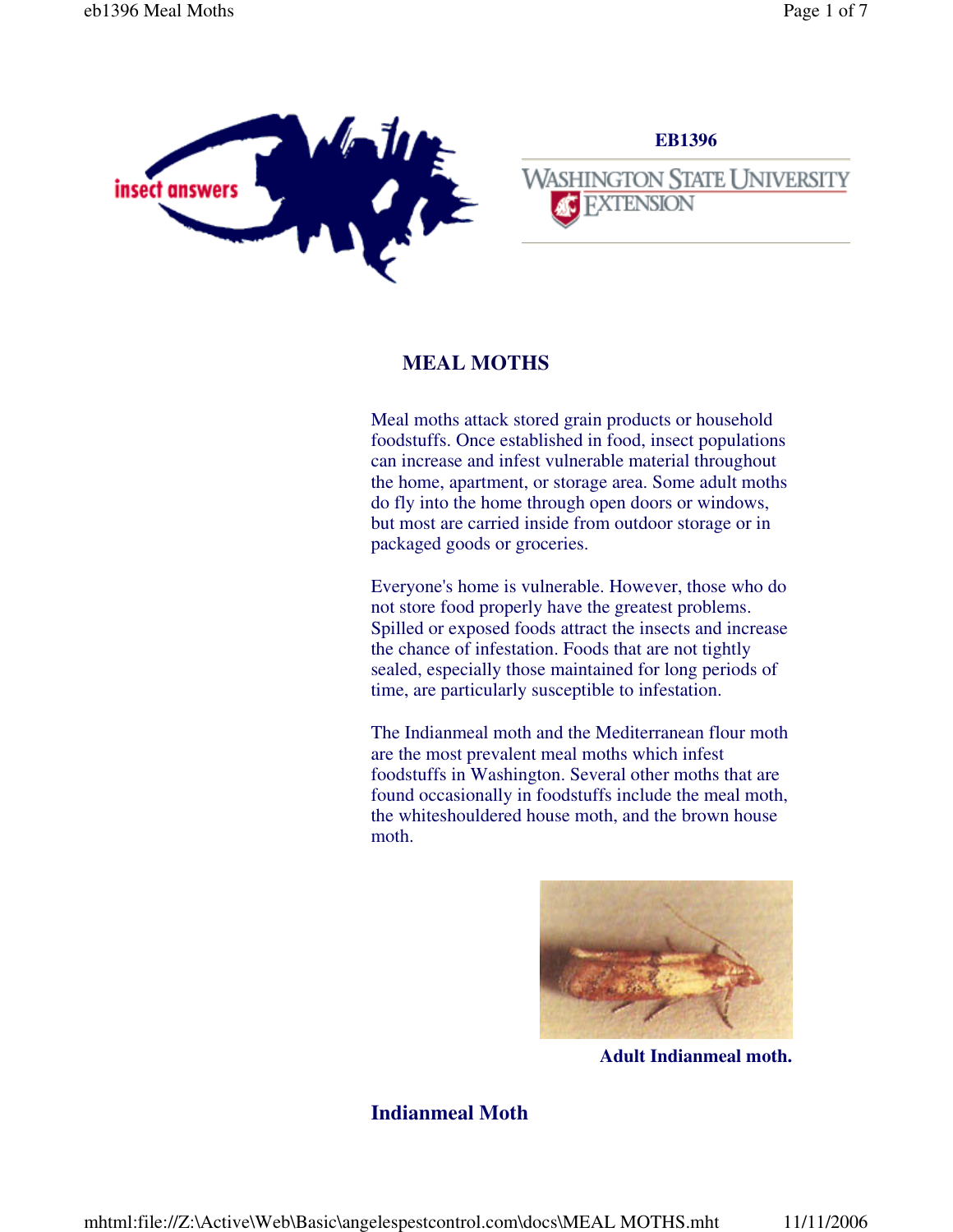The adult Indianmeal moth, *Plodia interpunctella,* has a wingspan of about  $\frac{1}{2}$  to  $\frac{3}{4}$  -inch. The tips or outer half of the wings are reddish brown or "coppery," while the basal portions are grayish-white. The larvae are usually off-white but can be pink, yellow, greenish, or brownish. At maturity the larvae are about  $\frac{1}{2}$ -inch long.

The adult female can lay several dozen to several hundred eggs. The larval stage may last from a few weeks to 9 or 10 months, depending on temperature. The larvae, which spin a great deal of webbing while they are feeding and maturing, are usually found in or near silk tubes. When ready to pupate, larvae leave their tubes to spin a cocoon. They often migrate a considerable distance from their food source while searching for a pupation site, and are found on walls, countertops, and ceilings. This is especially true when infestations are heavy. There can be four to nine generations per year, depending on the food supply and house temperature.

The larval stage is the feeding or "pest" stage. Indianmeal moth larvae appear in grain, cereal and grain products, dried fruit, dog food, candy, dried milk, and many other foodstuffs.



**Mediterranean flour moth larva.**



 **Cake mix infested with Indianmeal moth. Note larva and dead adults. Larval frass appears at lower**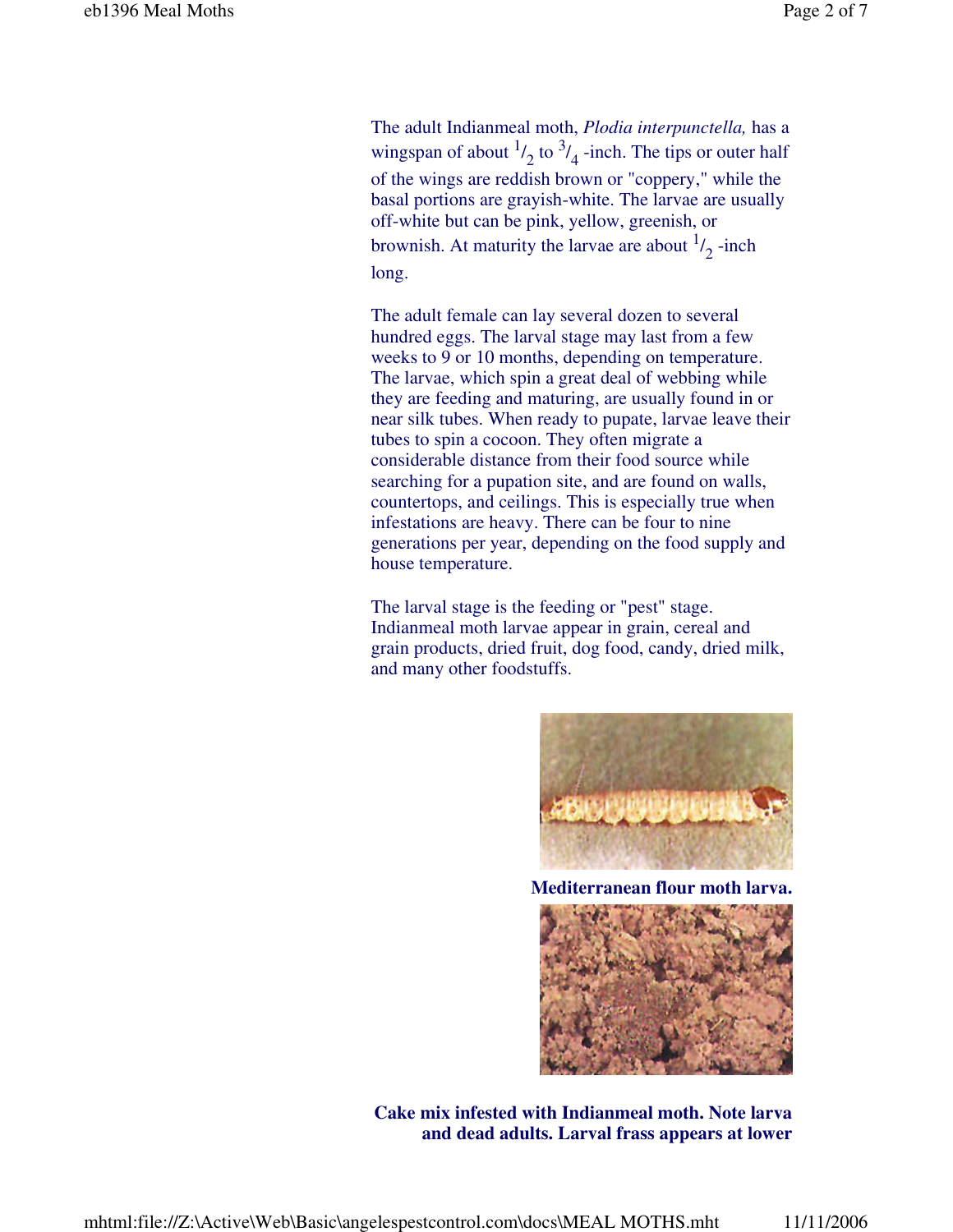#### **center.**

#### **Mediterranean Flour Moth**

The Mediterranean flour moth, *Anagasta kuehniella,* has a wingspan of about one inch. Forewings are grayish with dark zigzag lines; the hindwings are offwhite. This moth is most easily recognized by its characteristic resting pose. The moth raises the front of the body, giving the wings a distinct downward slope. The tip of the abdomen protrudes up between the wings. Larvae are white to whitish-pink and about  $\frac{1}{2}$ <sub>2b</sub>-inch

long at maturity.

The adult female can lay several hundred eggs. The larval stage normally lasts about 40 days, but can last considerably longer at cooler than optimal temperatures. Under favorable conditions, four to five generations hatch annually. Larvae spin a great deal of webbing on or near their food, as does the Indianmeal moth. These larvae, too, live in silk tubes. Mediterranean flour moth larvae pupate in silken cocoons in clean flour or other food, away from infested material. Mediterranean flour moth larvae generally feed on the same materials as the Indianmeal moth.



**Adult Mediterranean flour moth.**

#### **Meal Moth**

The meal moth, *Pyralis farinalis,* has a 1-inch wingspan. The adult's wings are attractively banded in thirds—brown, light brown, dark brown. Wavy white lines separate the brown bands. Off-white larvae have black heads, and reach about one inch at maturity. Frequently, the bodies of the larvae carry orange tinting at each end.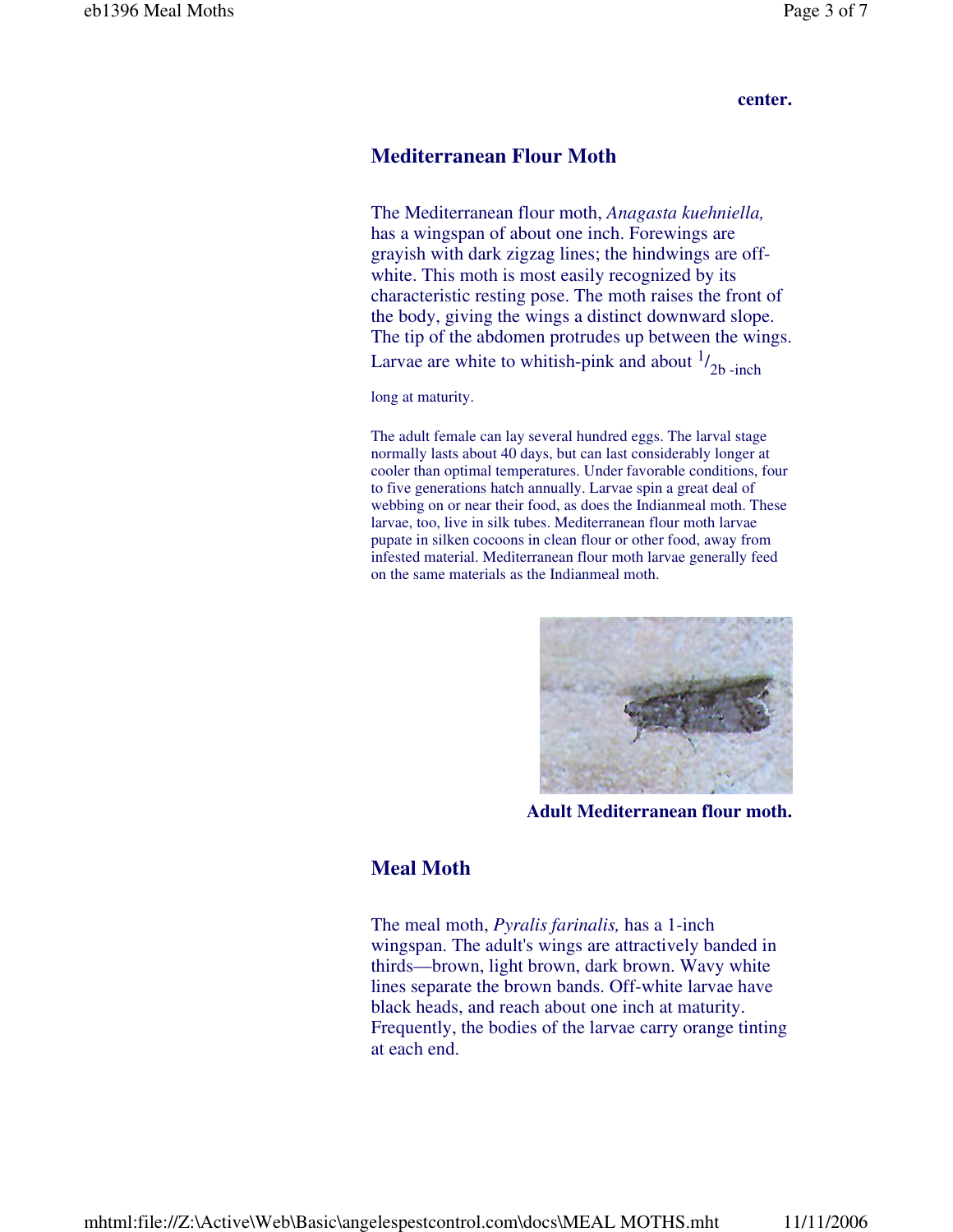

**Adult meal moth.**

The adult female meal moth lays about 200—400 eggs. The larval stage sometimes takes as little as 6 weeks. Larvae spin tough silk tubes that are coated or mixed with food particles; they stay in these tubes and feed from the open ends. When fully developed, the larvae leave these tubes and spin silken cocoons in which they pupate.

The larvae of this moth species feed on a variety of grain products. They are generally a problem on food products that are in poor condition, moist, or stored in damp places.

### **Whiteshouldered House Moth**

The whiteshouldered house moth, *Endrosis sarcitrella,* is not common in household products but is found occasionally, and thus deserves mention. The adults are quite distinctive, having grayish-white wings with dark spots and a "shoulder" area that is bright white. This white shoulder becomes dingy as the adults age. Adults are roughly the same size as meal moths. Larvae are white with brown heads and are about  $\frac{1}{3}$  -inch inch long at maturity. Larvae feed on grain products, wool or

other protein-based carpets, corks, dry seeds, fungi on trees, on rubbish in bird nests, and on other foodstuffs or organic debris which has accumulated undisturbed.

### **Brown House Moth**

The brown house moth, *Hofmannophila pseudospretella,* is about as common as the whiteshouldered moth. The bronze-brown adult has dark spots on the forewings and is slightly larger than

mhtml:file://Z:\Active\Web\Basic\angelespestcontrol.com\docs\MEAL MOTHS.mht 11/11/2006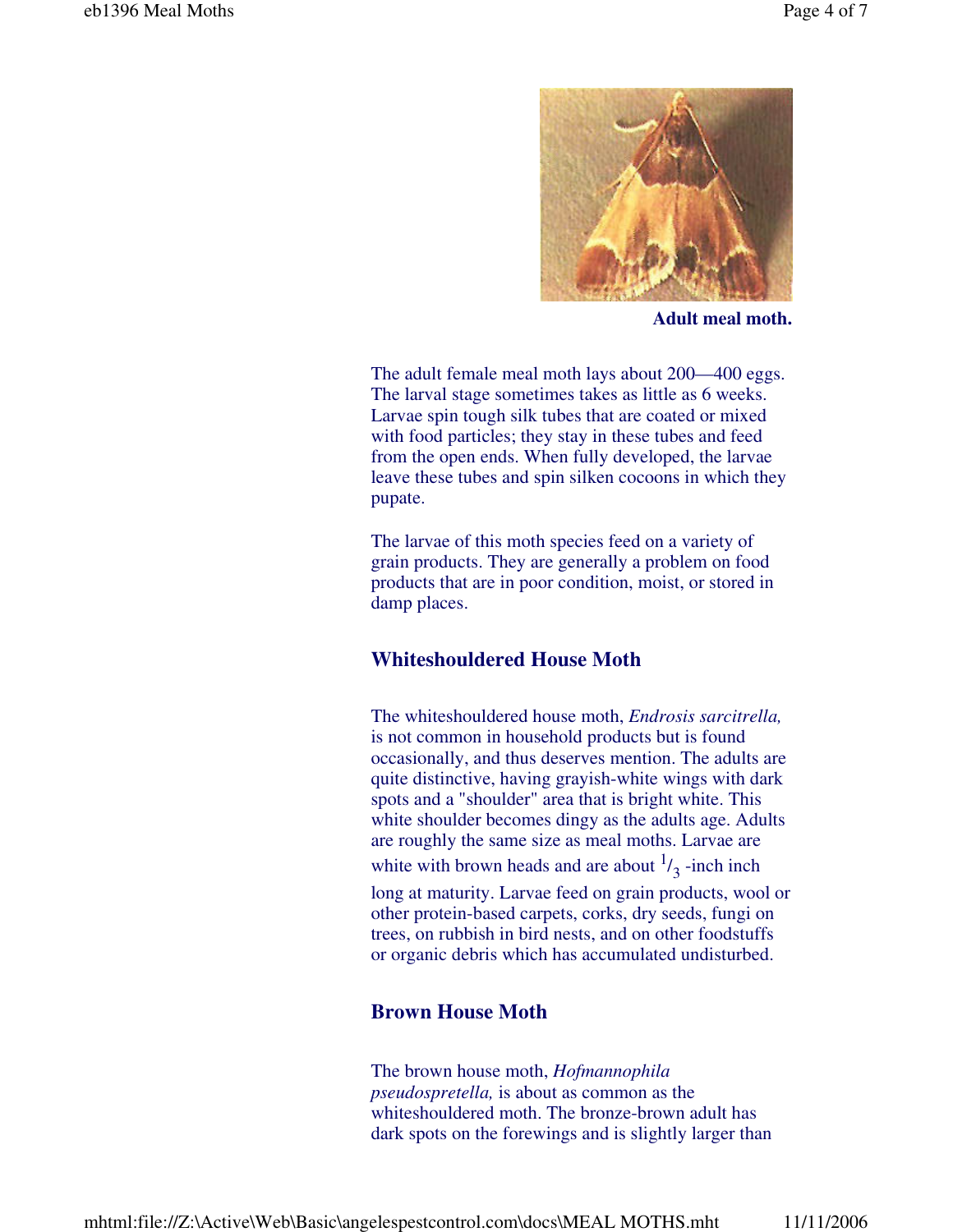the whiteshouldered moth. Larvae, white with tan heads, are about  $\frac{1}{4}$ -inch long at maturity. Larvae feed in grain products, furs, paper, carpets, insect collections, dried fruits, and on a variety of other stored products.

# **Prevention and Control of Meal Moths**

**Sanitation.** The primary method for avoiding problems with stored product pests is good sanitation. Some points to remember include:

- Spilling or leaving food exposed (as a common practice) attracts and harbors these pests. Avoid these practices and you will probably never have this problem.
- Cookie crumbs and bits of dried pet food may fall behind furniture or under appliances where children play or pets are fed. Toaster crumbs and crumbs from food preparation fall into cracks beside the stove or refrigerator. Stored grains, etc., may also fall behind storage drawers. Pull out appliances and drawers occasionally and thoroughly vacuum these out-of-the-way locations.
- Buy "storage" food such as flour grains only in quantities that you will use in a reasonable length of time. Materials stored for long periods (for example, six months or more) are often the source of serious infestations. Pests can develop here without being observed and explode into near unmanageable numbers.
- Most cupboard pests can chew their way into cardboard boxes or plastic sacks. Place stored materials into tight-fitting containers, preferably of glass or other tough material. If an infestation should occur under these conditions, it probably will be limited to a single jar. Glass jars should have rubber seals, and plastic containers must have tight-fitting seals. Tiny hatchlings can crawl through even the tiniest of gaps. The best storage is cool and dry. If at all possible, you may want to consider refrigerated storage of little used but important dry goods. When dried pet foods are accessible to mice, an unusual problem may occur. Rodents steal the pet food and may store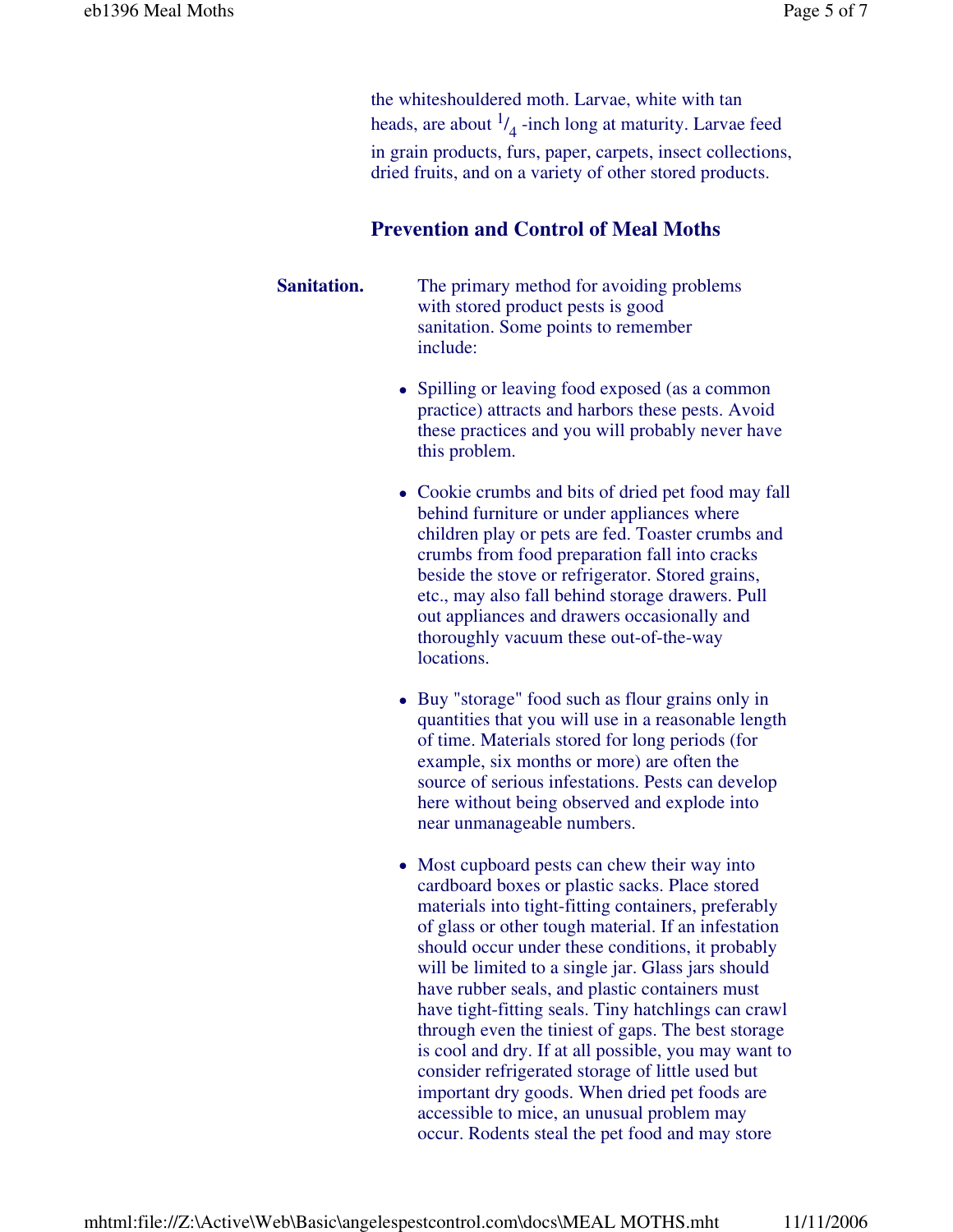large quantities in unobservable places, as in wall voids and sub-floor spaces. Then, if meal moth pests locate the stolen food, you will have a difficult time finding and removing the problem source. Dried pet foods are one of the most frequent stored products attacked by these pests, so it is wise to be especially attentive to storage of these foods.

- If such pests become apparent, locate the source immediately and get rid of it. If you act early enough, this may be the only material infested. Examine unopened cardboard boxes thoroughly. If there is the slightest suspicion—be ruthless throw it out. If the material appears uninfested and you prefer to keep it, at least use a containment/inspection technique. Place the material in a jar or Ziploc bag and inspect it frequently. A jar with a tight seal is best since the insects cannot escape. Ziploc bags\* are often more convenient, but you will have to inspect them more frequently. Many of these pests can chew their way out and move to new food sources.
- Use a vacuum cleaner to remove debris from cracks and corners of storage areas. Also clean all nearby areas, especially spills and crumbs behind and alongside of stoves and refrigerators. Check the dishwasher area and toaster for crumbs. Scrub storage space and vicinity with very hot water and a strong detergent solution. Allow to dry thoroughly.

**\*Be certain such plastic bags are manufactured for food use.**

# **Chemical Control**

Chemicals are not generally recommended. If the problem becomes severe and widespread, you might want to contact a reputable pest control operator (exterminator). Chemicals should not be the primary tool. They can only supplement the more important steps of sanitation. Location of the pests in food prohibits the use of sprays in those areas. Use sprays only in cracks, crevices, or areas away from food where larvae might hide, or where flying adults might collect.

# **Mechanical Control**